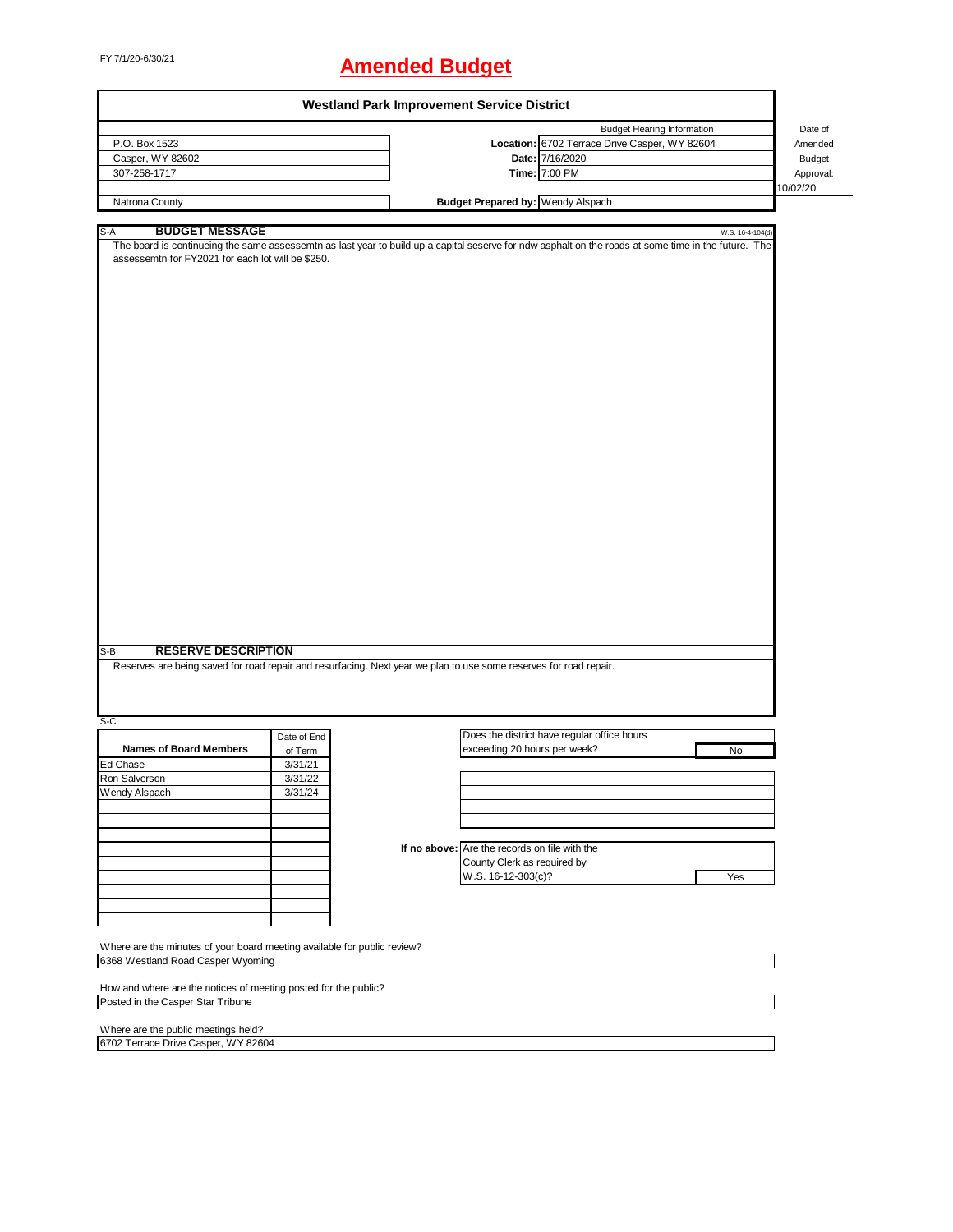#### **AMENDED BUDGET SUMMARY**

|       | <b>OVERVIEW</b>                                             | 2018-2019<br>Actual | 2019-2020<br>Estimated | 2020-2021<br>Proposed | Final Approval | Amended<br><b>Budget</b> |
|-------|-------------------------------------------------------------|---------------------|------------------------|-----------------------|----------------|--------------------------|
| $S-1$ | <b>Total Budgeted Expenditures</b>                          | \$6,991             | \$9,261                | \$47,525              | \$47,525       | \$68,525                 |
| $S-2$ | <b>Total Principal to Pay on Debt</b>                       | \$0                 | \$0                    | \$0                   | \$0            | \$0                      |
| $S-3$ | <b>Total Change to Restricted Funds</b>                     | \$16,119            | \$12,100               | $-$8,900$             | $-$8,900$      | $-$8,900$                |
| $S-4$ | <b>Total General Fund and Forecasted Revenues Available</b> | \$78,603            | \$72,981               | \$90,698              | \$90,698       | \$90,698                 |
| $S-5$ | Amount requested from County Commissioners                  | \$32,133            | \$29,322               | \$29,750              | \$29,750       | \$29,750                 |
| $S-6$ | <b>Additional Funding Needed:</b>                           |                     |                        | \$0                   | \$0            | \$0                      |

| <b>REVENUE SUMMARY</b><br>Actual<br>Estimated<br>Proposed                                                                  | <b>Final Approval</b> | Amended                  |
|----------------------------------------------------------------------------------------------------------------------------|-----------------------|--------------------------|
|                                                                                                                            |                       | <b>Budget</b>            |
|                                                                                                                            |                       |                          |
| \$29,322<br>\$29,750<br><b>Operating Revenues</b><br>\$32,133<br>$S-7$                                                     | \$29,750              | \$29,750                 |
| \$29,322<br>Tax levy (From the County Treasurer)<br>\$32,133<br>\$29,750<br>$S-8$                                          | \$29,750              | \$29,750                 |
| \$0<br>\$0<br>\$0<br>$S-9$<br><b>Government Support</b>                                                                    | \$0                   | \$0                      |
| \$0<br>\$0<br>$\overline{50}$<br>Grants<br>$S-10$                                                                          | \$0                   | \$0                      |
| \$0<br>\$0<br>\$0<br>$S-11$<br>Other County Support (Not from Co. Treas.)                                                  | \$0                   | \$0                      |
| \$0<br>\$0<br>\$8,900<br>$S-12$<br><b>Miscellaneous</b>                                                                    | \$8,900               | \$8,900                  |
| \$0<br>\$0<br>\$0<br>$S-13$<br><b>Other Forecasted Revenue</b>                                                             | \$0                   | \$0                      |
| \$68,400<br>$S-14$<br>\$64,266<br>\$58,644<br><b>Total Revenue</b>                                                         | \$68,400              | \$68,400                 |
| FY 7/1/20-6/30/21<br>Westland Park Improvement Service District                                                            |                       |                          |
| 2018-2019<br>2019-2020<br>2020-2021<br><b>EXPENDITURE SUMMARY</b><br>Actual<br>Estimated<br>Proposed                       | <b>Final Approval</b> | Amended<br><b>Budget</b> |
|                                                                                                                            |                       |                          |
| \$0<br>\$0<br>\$27,000<br><b>Capital Outlay</b><br>$S-15$                                                                  | \$27,000              | \$48,000                 |
| \$0<br>\$0<br>\$0<br><b>Interest and Fees On Debt</b><br>$S-16$                                                            | \$0                   | \$0                      |
| \$298<br>\$257<br>\$470<br><b>Administration</b><br>$S-17$                                                                 | \$470                 | \$470                    |
| \$6,134<br>\$8,363<br>\$10,555<br><b>Operations</b><br>$S-18$                                                              | \$10,555              | \$10,555                 |
| \$600<br>\$600<br>$S-19$<br><b>Indirect Costs</b><br>\$600                                                                 | \$600                 | \$600                    |
| \$0<br>\$0<br>\$8,900<br>S-20R<br><b>Expenditures paid by Reserves</b>                                                     | \$8,900               | \$8,900                  |
| $S-20$<br>\$6,991<br>\$9,261<br>\$47,525<br><b>Total Expenditures</b>                                                      | \$47,525              | \$68,525                 |
|                                                                                                                            |                       |                          |
| 2018-2019<br>2019-2020<br>2020-2021<br><b>DEBT SUMMARY</b><br>Actual<br>Estimated<br>Proposed                              | <b>Final Approval</b> | Amended<br><b>Budget</b> |
|                                                                                                                            |                       |                          |
| \$0<br>\$0<br>\$0<br>$S-21$<br><b>Principal Paid on Debt</b>                                                               | \$0                   | \$0                      |
|                                                                                                                            |                       |                          |
| 2018-2019<br>2019-2020<br>2020-2021<br><b>CASH AND INVESTMENTS</b>                                                         | <b>Final Approval</b> | Amended                  |
| Actual<br>Estimated<br>Proposed                                                                                            |                       | <b>Budget</b>            |
| \$14,337<br>\$14,337<br>\$22,298<br>$S-22$<br><b>TOTAL GENERAL FUNDS</b>                                                   | \$22,298              | \$22,298                 |
|                                                                                                                            |                       |                          |
| <b>Summary of Reserve Funds</b>                                                                                            |                       |                          |
| $S-23$<br><b>Beginning Balance in Reserve Accounts</b>                                                                     |                       |                          |
| \$0<br>\$0<br>\$0<br>$S-24$<br>a. Sinking and Debt Service Funds                                                           | \$0                   | \$0                      |
| \$27,228<br>\$11,109<br>\$39,328<br>$S-25$<br>b. Reserves                                                                  | \$39,328              | \$39,328                 |
| \$0<br>\$0<br>\$0<br>c. Bond Funds<br>$S-26$                                                                               | \$0                   | \$0                      |
| \$11,109<br>\$27,228<br>\$39,328<br>Total Reserves (a+b+c)<br>$S-27$<br>Amount to be added                                 | \$39,328              | \$39,328                 |
| \$0<br>\$0<br>\$0<br>$S-28$                                                                                                | \$0                   | \$0                      |
| a. Sinking and Debt Service Funds<br>\$0<br>\$16,119<br>\$12,100<br>b. Reserves<br>$S-29$                                  | \$0                   | \$0                      |
| \$0<br>\$0<br>\$0<br>c. Bond Funds<br>$S-30$                                                                               | \$0                   | \$0                      |
| \$16,119<br>\$12,100<br>\$0<br>Total to be added (a+b+c)                                                                   | \$0                   | \$0                      |
|                                                                                                                            |                       |                          |
| \$27,228<br>\$39,328<br>\$39,328<br>$S-31$<br><b>Subtotal</b><br>\$0<br>\$0<br>\$8,900<br>$S-32$<br>Less Total to be spent | \$39,328<br>\$8,900   | \$39,328<br>\$8,900      |

*Budget Officer / District Official (if not same as "Submitted by")*

Date adopted by Special District

*End of Summary*

 $\overline{ }$ 

**DISTRICT ADDRESS:** P.O. Box 1523 **PREPARED BY:** Wendy Alspach

Casper, WY 82602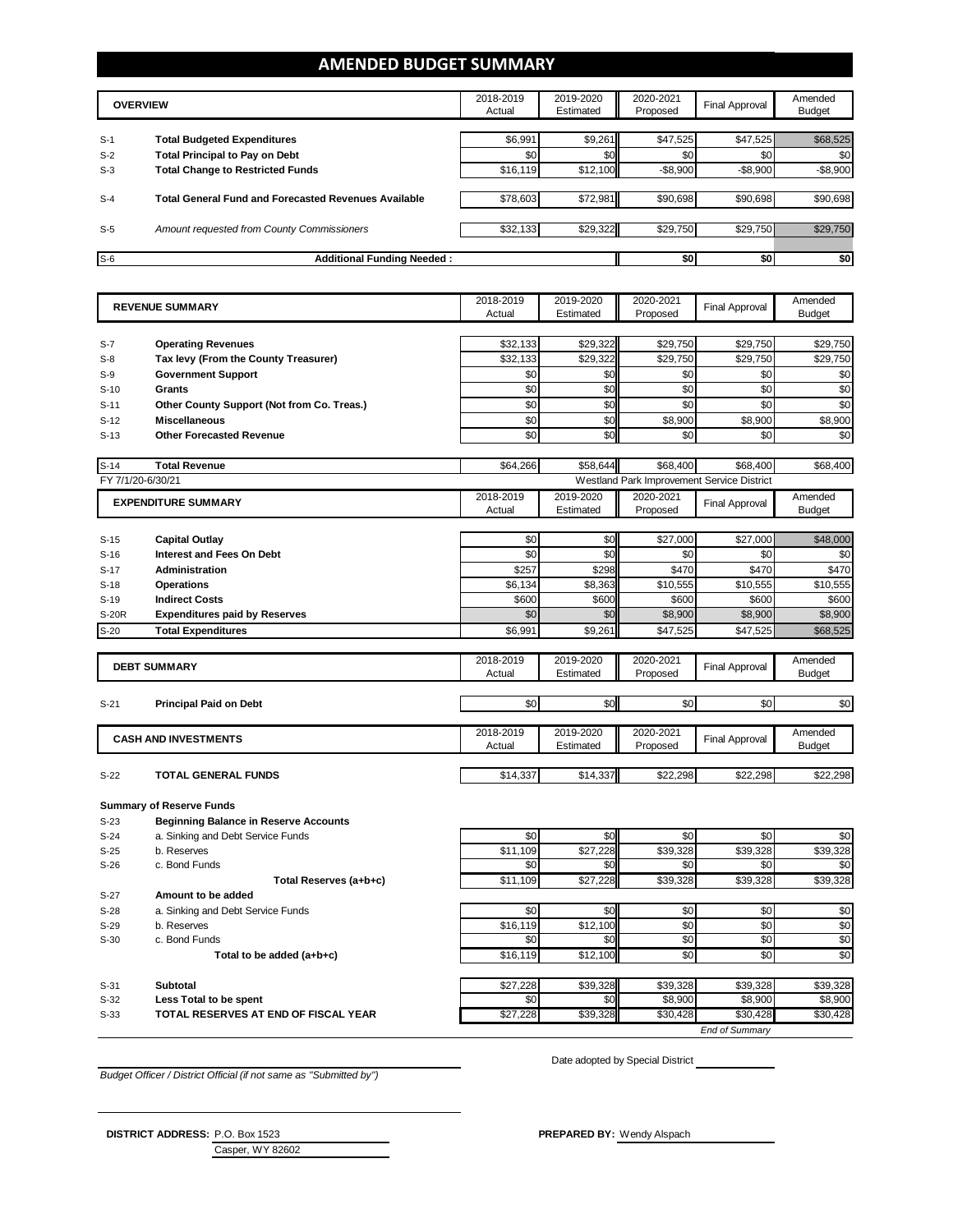*Prepared in compliance with the Uniform Municipal Fiscal Procedures Act (W.S. 16-4-101 through 124) as it applies.*

1/23/19 *Form approved by Wyoming Department of Audit, Public Funds Division* FY 7/1/20-6/30/21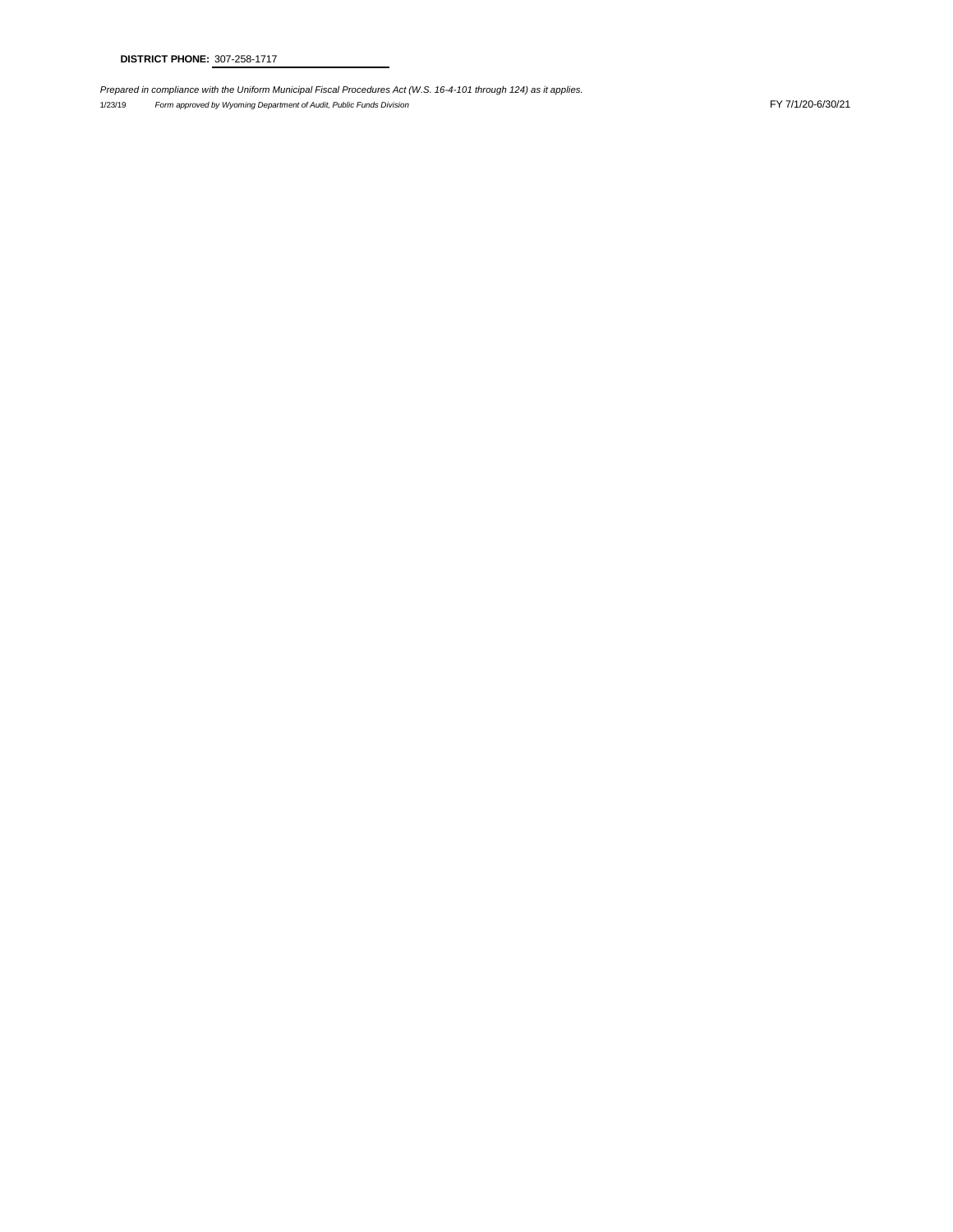Westland Park Improvement Service District

**NAME OF DISTRICT/BOARD**

**FYE** 6/30/2021

|                    | PROPERTY TAXES AND ASSESSMENTS                                      |                     |                        |                       |                       |                          |
|--------------------|---------------------------------------------------------------------|---------------------|------------------------|-----------------------|-----------------------|--------------------------|
|                    |                                                                     | 2018-2019<br>Actual | 2019-2020<br>Estimated | 2020-2021<br>Proposed | <b>Final Approval</b> | Amended<br><b>Budget</b> |
| $R-1$              | <b>Property Taxes and Assessments Received</b>                      |                     |                        |                       |                       |                          |
| $R-1.1$<br>$R-1.2$ | Tax Levy (From the County Treasurer)<br><b>Other County Support</b> | \$32,133            | \$29,322               | \$29,750              | \$29,750              | \$29,750                 |
|                    |                                                                     |                     |                        |                       |                       |                          |
|                    | <b>FORECASTED REVENUE</b>                                           |                     |                        |                       |                       |                          |
|                    |                                                                     |                     |                        |                       |                       |                          |
|                    |                                                                     | 2018-2019           | 2019-2020              | 2020-2021             | <b>Final Approval</b> | Amended                  |
|                    |                                                                     | Actual              | Estimated              | Proposed              |                       | <b>Budget</b>            |
| $R-2$              | <b>Revenues from Other Governments</b>                              |                     |                        |                       |                       |                          |
| $R-2.1$            | State Aid                                                           |                     |                        |                       |                       |                          |
| $R-2.2$            | Additional County Aid (non-treasurer)                               |                     |                        |                       |                       |                          |
| $R-2.3$            | City (or Town) Aid                                                  |                     |                        |                       |                       |                          |
| $R - 2.4$          | Other (Specify)                                                     |                     |                        |                       |                       |                          |
| $R-2.5$            | <b>Total Government Support</b>                                     | \$0                 | \$0                    | \$0                   | \$0                   | \$0                      |
| $R-3$              | <b>Operating Revenues</b>                                           |                     |                        |                       |                       |                          |
| $R-3.1$            | <b>Customer Charges</b>                                             |                     |                        |                       |                       |                          |
| $R - 3.2$          | Sales of Goods or Services                                          |                     |                        |                       |                       |                          |
| $R - 3.3$          | <b>Other Assessments</b>                                            | \$32,133            | \$29,322               | \$29,750              | \$29,750              | \$29,750                 |
| $R - 3.4$          | <b>Total Operating Revenues</b>                                     | \$32,133            | \$29,322               | \$29,750              | \$29,750              | \$29,750                 |
| $R-4$              | Grants                                                              |                     |                        |                       |                       |                          |
| $R - 4.1$          | <b>Direct Federal Grants</b>                                        |                     |                        |                       |                       |                          |
| $R-4.2$            | Federal Grants thru State Agencies                                  |                     |                        |                       |                       |                          |
| $R-4.3$            | <b>Grants from State Agencies</b>                                   |                     |                        |                       |                       |                          |
| $R - 4.4$          | <b>Total Grants</b>                                                 | \$0                 | \$0                    | \$0                   | \$0                   | \$0                      |
| $R-5$              | <b>Miscellaneous Revenue</b>                                        |                     |                        |                       |                       |                          |
| $R-5.1$            | Interest                                                            |                     |                        |                       |                       |                          |
| $R-5.2$            | Other: Specify<br>Reserves                                          |                     |                        | \$8,900               | \$8,900               | \$8,900                  |
| $R-5.3$            | Other: Additional                                                   |                     |                        |                       |                       |                          |
| $R-5.4$            | <b>Total Miscellaneous</b>                                          | \$0                 | \$0                    | \$8,900               | \$8,900               | \$8,900                  |
| $R-5.5$            | <b>Total Forecasted Revenue</b>                                     | \$32,133            | \$29,322               | \$38,650              | \$38,650              | \$38,650                 |
|                    |                                                                     |                     |                        |                       |                       |                          |
| $R-6$              | <b>Other Forecasted Revenue</b>                                     |                     |                        |                       |                       |                          |
| $R-6.1$            | a. Other past due-as estimated by Co. Treas.                        |                     |                        |                       |                       |                          |
| $R-6.2$            | b. Other forecasted revenue (specify):                              |                     |                        |                       |                       |                          |
| $R-6.3$            |                                                                     |                     |                        |                       |                       |                          |
| $R-6.4$            |                                                                     |                     |                        |                       |                       |                          |
| $R-6.5$            |                                                                     |                     |                        |                       |                       |                          |
| $R-6.6$            | Total Other Forecasted Revenue (a+b)                                | \$0                 | \$0                    | \$0                   | \$0                   | \$0                      |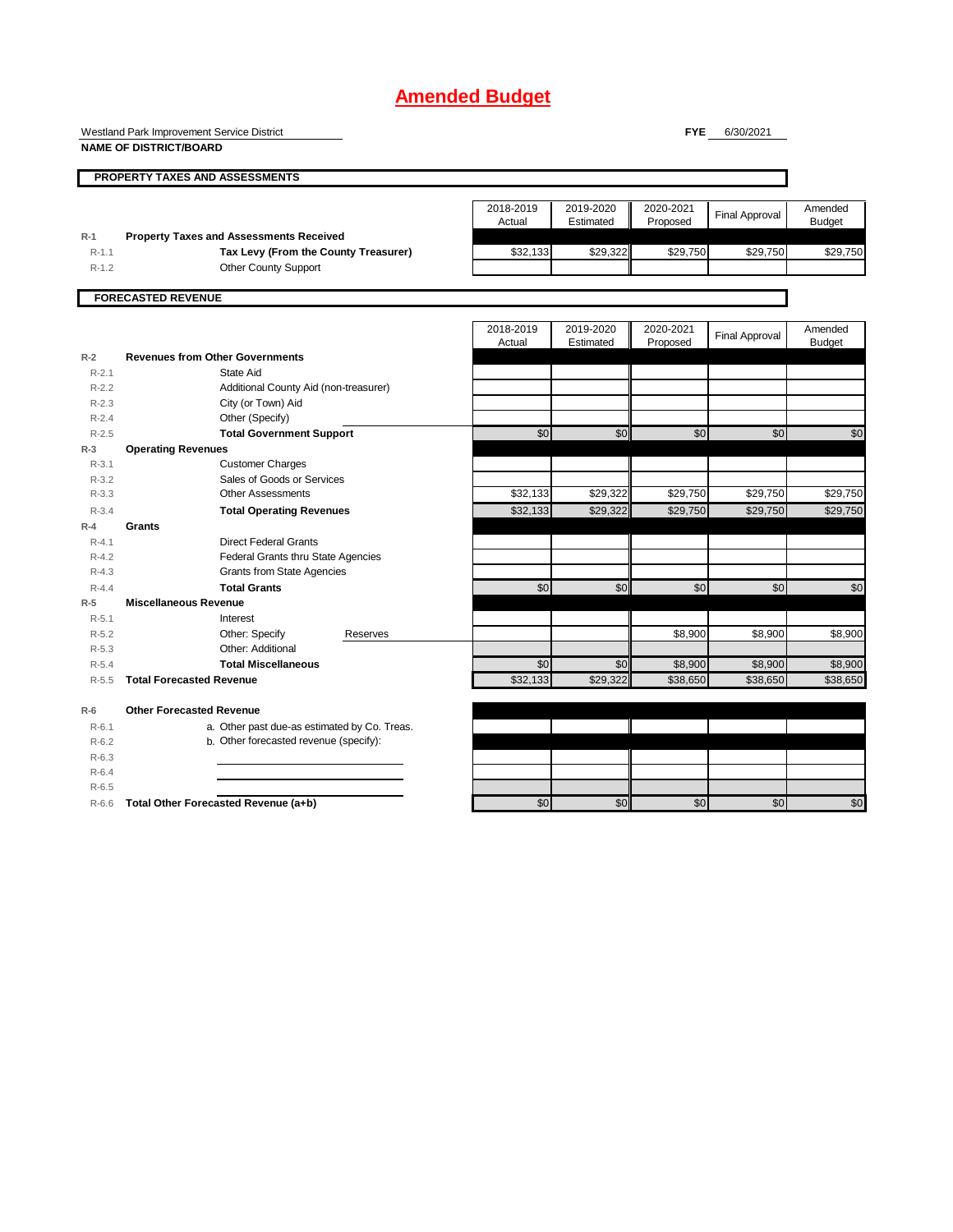#### **CAPITAL OUTLAY BUDGET**

| $E-1$     | <b>Capital Outlay</b> |                         |  |
|-----------|-----------------------|-------------------------|--|
| $E - 1.1$ |                       | <b>Real Property</b>    |  |
| $F-12$    |                       | Vehicles                |  |
| $E - 1.3$ |                       | <b>Office Equipment</b> |  |
| $F-14$    |                       | Other (Specify)         |  |
| $E - 1.5$ |                       | Road Repair             |  |
| $E - 1.6$ |                       |                         |  |
| $E - 1.7$ |                       |                         |  |
| $E - 1.8$ | TOTAL CAPITAL OUTLAY  |                         |  |

| 2018-2019<br>2019-2020<br>2020-2021<br><b>Final Approval</b><br>Estimated<br>Proposed<br>Actual<br><b>Capital Outlay</b><br><b>Real Property</b><br>$E-1.1$<br>$E-1.2$<br><b>Vehicles</b><br>$E-1.3$<br>Office Equipment<br>Other (Specify)<br>$E-1.4$ | Amended<br><b>Budget</b> |
|--------------------------------------------------------------------------------------------------------------------------------------------------------------------------------------------------------------------------------------------------------|--------------------------|
|                                                                                                                                                                                                                                                        |                          |
|                                                                                                                                                                                                                                                        |                          |
|                                                                                                                                                                                                                                                        |                          |
|                                                                                                                                                                                                                                                        |                          |
|                                                                                                                                                                                                                                                        |                          |
|                                                                                                                                                                                                                                                        |                          |
|                                                                                                                                                                                                                                                        |                          |
| \$27,000<br>\$27,000<br>\$0<br>$E-1.5$<br>Road Repair<br>\$0                                                                                                                                                                                           | \$48,000                 |
| $E-1.6$                                                                                                                                                                                                                                                |                          |
| $E-1.7$                                                                                                                                                                                                                                                |                          |
| \$27,000<br>\$0<br>\$27,000<br>\$0<br><b>TOTAL CAPITAL OUTLAY</b><br>$E-1.8$                                                                                                                                                                           | \$48,000                 |

|           | <b>ADMINISTRATION BUDGET</b>         |                     |                        |                       |                       |                          |
|-----------|--------------------------------------|---------------------|------------------------|-----------------------|-----------------------|--------------------------|
|           |                                      | 2018-2019<br>Actual | 2019-2020<br>Estimated | 2020-2021<br>Proposed | <b>Final Approval</b> | Amended<br><b>Budget</b> |
| $E-2$     | <b>Personnel Services</b>            |                     |                        |                       |                       |                          |
| $E - 2.1$ | Administrator                        |                     |                        |                       |                       |                          |
| $E - 2.2$ | Secretary                            |                     |                        |                       |                       |                          |
| $E - 2.3$ | Clerical                             |                     |                        |                       |                       |                          |
| $E - 2.4$ | Other (Specify)                      |                     |                        |                       |                       |                          |
| $E - 2.5$ |                                      |                     |                        |                       |                       |                          |
| $E - 2.6$ |                                      |                     |                        |                       |                       |                          |
| $E - 2.7$ |                                      |                     |                        |                       |                       |                          |
| $E-3$     | <b>Board Expenses</b>                |                     |                        |                       |                       |                          |
| $E - 3.1$ | Travel                               |                     |                        |                       |                       |                          |
| $E - 3.2$ | Mileage                              |                     |                        |                       |                       |                          |
| $E - 3.3$ | Other (Specify)                      |                     |                        |                       |                       |                          |
| $E - 3.4$ |                                      |                     |                        |                       |                       |                          |
| $E - 3.5$ |                                      |                     |                        |                       |                       |                          |
| $E - 3.6$ |                                      |                     |                        |                       |                       |                          |
| $E-4$     | <b>Contractual Services</b>          |                     |                        |                       |                       |                          |
| $E - 4.1$ | Legal                                | \$0                 | \$0                    | \$30                  | \$30                  | \$30                     |
| $E - 4.2$ | Accounting/Auditing                  |                     |                        |                       |                       |                          |
| $E - 4.3$ | Other (Specify)                      |                     |                        |                       |                       |                          |
| $E - 4.4$ |                                      |                     |                        |                       |                       |                          |
| $E - 4.5$ |                                      |                     |                        |                       |                       |                          |
| $E-4.6$   |                                      |                     |                        |                       |                       |                          |
| $E-5$     | <b>Other Administrative Expenses</b> |                     |                        |                       |                       |                          |
| $E-5.1$   | <b>Office Supplies</b>               | \$0                 | \$0                    | \$40                  | \$40                  | \$40                     |
| $E - 5.2$ | Office equipment, rent & repair      |                     |                        |                       |                       |                          |
| $E - 5.3$ | Education                            |                     |                        |                       |                       |                          |
| $E - 5.4$ | Registrations                        |                     |                        |                       |                       |                          |
| $E - 5.5$ | Other (Specify)                      |                     |                        |                       |                       |                          |
| $E - 5.6$ | Post Office Box                      | \$134               | \$148                  | \$150                 | \$150                 | \$150                    |
| $E - 5.7$ | <b>Election Expense</b>              | \$123               | \$150                  | \$250                 | \$250                 | \$250                    |
| $E - 5.8$ |                                      |                     |                        |                       |                       |                          |
| $E-6$     | <b>TOTAL ADMINISTRATION</b>          | \$257               | \$298                  | \$470                 | \$470                 | \$470                    |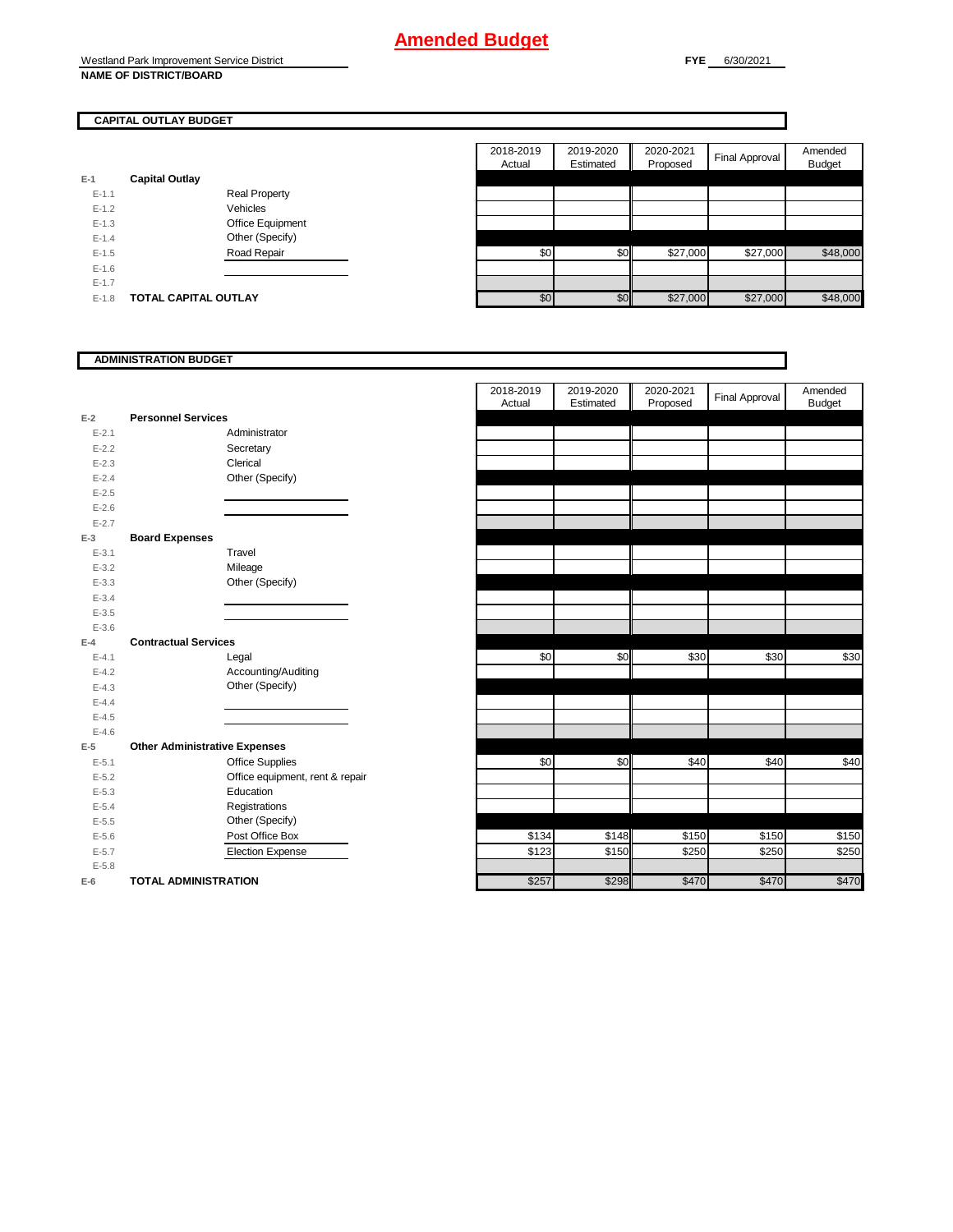Westland Park Improvement Service District

**OPERATIONS BUDGET**

**FYE** 6/30/2021

|           |                                        |                                 | 2018-2019<br>Actual | 2019-2020<br>Estimated | 2020-2021<br>Proposed | <b>Final Approval</b> | Amended<br><b>Budget</b> |
|-----------|----------------------------------------|---------------------------------|---------------------|------------------------|-----------------------|-----------------------|--------------------------|
| $E-7$     | <b>Personnel Services</b>              |                                 |                     |                        |                       |                       |                          |
| $E - 7.1$ |                                        | Wages--Operations               |                     |                        |                       |                       |                          |
| $E - 7.2$ |                                        | <b>Service Contracts</b>        |                     |                        |                       |                       |                          |
| $E - 7.3$ |                                        | Other (Specify)                 |                     |                        |                       |                       |                          |
| $E - 7.4$ |                                        |                                 |                     |                        |                       |                       |                          |
| $E - 7.5$ |                                        |                                 |                     |                        |                       |                       |                          |
| $E - 7.6$ |                                        |                                 |                     |                        |                       |                       |                          |
| $E-8$     | <b>Travel</b>                          |                                 |                     |                        |                       |                       |                          |
| $E - 8.1$ |                                        | Mileage                         |                     |                        |                       |                       |                          |
| $E-8.2$   |                                        | Other (Specify)                 |                     |                        |                       |                       |                          |
| $E - 8.3$ |                                        |                                 |                     |                        |                       |                       |                          |
| $E - 8.4$ |                                        |                                 |                     |                        |                       |                       |                          |
| $E - 8.5$ |                                        |                                 |                     |                        |                       |                       |                          |
| $E-9$     | <b>Operating supplies (List)</b>       |                                 |                     |                        |                       |                       |                          |
| $E-9.1$   |                                        |                                 |                     |                        |                       |                       |                          |
| $E-9.2$   |                                        |                                 |                     |                        |                       |                       |                          |
| $E-9.3$   |                                        |                                 |                     |                        |                       |                       |                          |
| $E - 9.4$ |                                        |                                 |                     |                        |                       |                       |                          |
| $E-9.5$   |                                        |                                 |                     |                        |                       |                       |                          |
| $E-10$    | <b>Program Services (List)</b>         |                                 |                     |                        |                       |                       |                          |
| $E-10.1$  |                                        | Public Notices                  | \$198               | \$144                  | \$205                 | \$205                 | \$205                    |
| $E-10.2$  |                                        | <b>Weed Control</b>             | \$13                | \$43                   | \$50                  | \$50                  | \$50                     |
| $E-10.3$  |                                        | Trash Pickup Day                | \$507               | \$576                  | \$575                 | \$575                 | \$575                    |
| $E-10.4$  |                                        |                                 |                     |                        |                       |                       |                          |
| $E-10.5$  |                                        |                                 |                     |                        |                       |                       |                          |
| $E-11$    | <b>Contractual Arrangements (List)</b> |                                 |                     |                        |                       |                       |                          |
| $E-11.1$  |                                        | <b>Electric Entrance Lights</b> | \$411               | \$411                  | \$500                 | \$500                 | \$500                    |
| $E-11.2$  |                                        | Snow Removal                    | \$4,517             | \$6,651                | \$8,000               | \$8,000               | \$8,000                  |
| $E-11.3$  |                                        | Mowing                          | \$488               | \$525                  | \$1,000               | \$1,000               | \$1,000                  |
| $E-11.4$  |                                        |                                 |                     |                        |                       |                       |                          |
| $E-11.5$  |                                        |                                 |                     |                        |                       |                       |                          |
| $E-12$    | Other operations (Specify)             |                                 |                     |                        |                       |                       |                          |
| $E-12.1$  |                                        | Engineer                        | \$0                 | \$0                    | \$200                 | \$200                 | \$200                    |
| $E-12.2$  |                                        | <b>Bank Fees</b>                | \$0                 | \$13                   | \$25                  | \$25                  | \$25                     |
| $E-12.3$  |                                        |                                 |                     |                        |                       |                       |                          |
| $E-12.4$  |                                        |                                 |                     |                        |                       |                       |                          |
| $E-12.5$  |                                        |                                 |                     |                        |                       |                       |                          |

**E-13 TOTAL OPERATIONS E-13 TOTAL OPERATIONS E-13 E-13 E-13 E-13 E-13 E-13 E-14 E-14 E-14 E-14 E-14 E-14 E-14 E-14 E-14 E-14 E-14 E-14 E-14 E-14 E-14 E-14 E-14 E-14 E**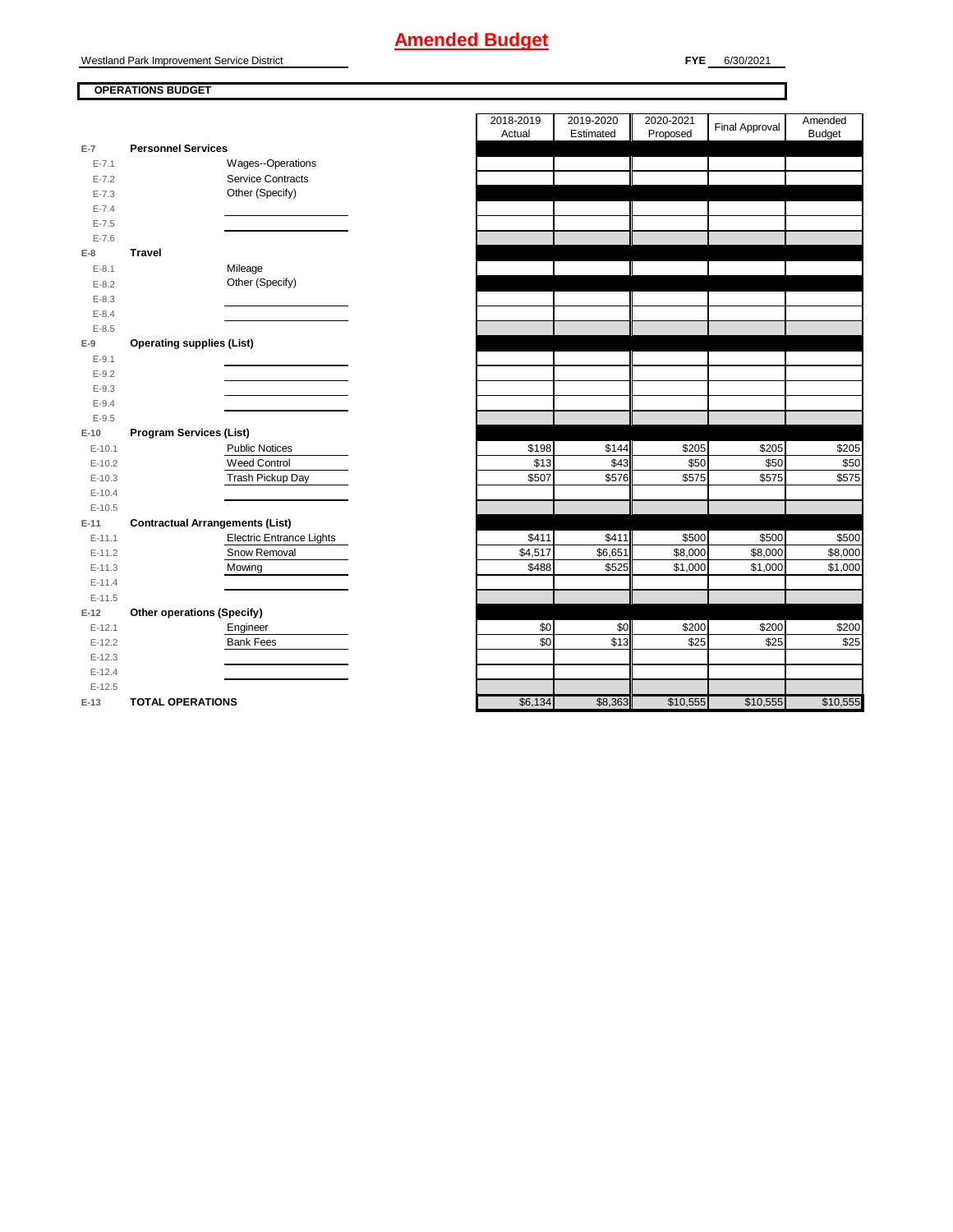Westland Park Improvement Service District

**INDIRECT COSTS BUDGET**

**FYE** 6/30/2021

| Insurance<br>Liability<br>Buildings and vehicles<br>Equipment<br>Other (Specify)<br><b>Fielity Bond</b> | \$500<br>\$100 | \$500<br>\$100 | \$500 | \$500 | \$500 |
|---------------------------------------------------------------------------------------------------------|----------------|----------------|-------|-------|-------|
|                                                                                                         |                |                |       |       |       |
|                                                                                                         |                |                |       |       |       |
|                                                                                                         |                |                |       |       |       |
|                                                                                                         |                |                |       |       |       |
|                                                                                                         |                |                |       |       |       |
|                                                                                                         |                |                | \$100 | \$100 | \$100 |
|                                                                                                         |                |                |       |       |       |
|                                                                                                         |                |                |       |       |       |
| Indirect payroll costs:                                                                                 |                |                |       |       |       |
| FICA (Social Security) taxes                                                                            |                |                |       |       |       |
| <b>Workers Compensation</b>                                                                             |                |                |       |       |       |
| Unemployment Taxes                                                                                      |                |                |       |       |       |
| Retirement                                                                                              |                |                |       |       |       |
| <b>Health Insurance</b>                                                                                 |                |                |       |       |       |
| Other (Specify)                                                                                         |                |                |       |       |       |
|                                                                                                         |                |                |       |       |       |
|                                                                                                         |                |                |       |       |       |
|                                                                                                         |                |                |       |       |       |
|                                                                                                         |                |                |       |       |       |
|                                                                                                         |                |                |       |       |       |

|         | <b>DEBT SERVICE BUDGET</b> |                     |                        |                       |                |                          |
|---------|----------------------------|---------------------|------------------------|-----------------------|----------------|--------------------------|
|         |                            | 2018-2019<br>Actual | 2019-2020<br>Estimated | 2020-2021<br>Proposed | Final Approval | Amended<br><b>Budget</b> |
| $D-1$   | <b>Debt Service</b>        |                     |                        |                       |                |                          |
| $D-1.1$ | Principal                  |                     |                        |                       |                |                          |
| $D-1.2$ | Interest                   |                     |                        |                       |                |                          |
| $D-1.3$ | Fees                       |                     |                        |                       |                |                          |
| $D-2$   | <b>TOTAL DEBT SERVICE</b>  | \$0                 | \$0                    | \$0                   | \$0            | \$0                      |